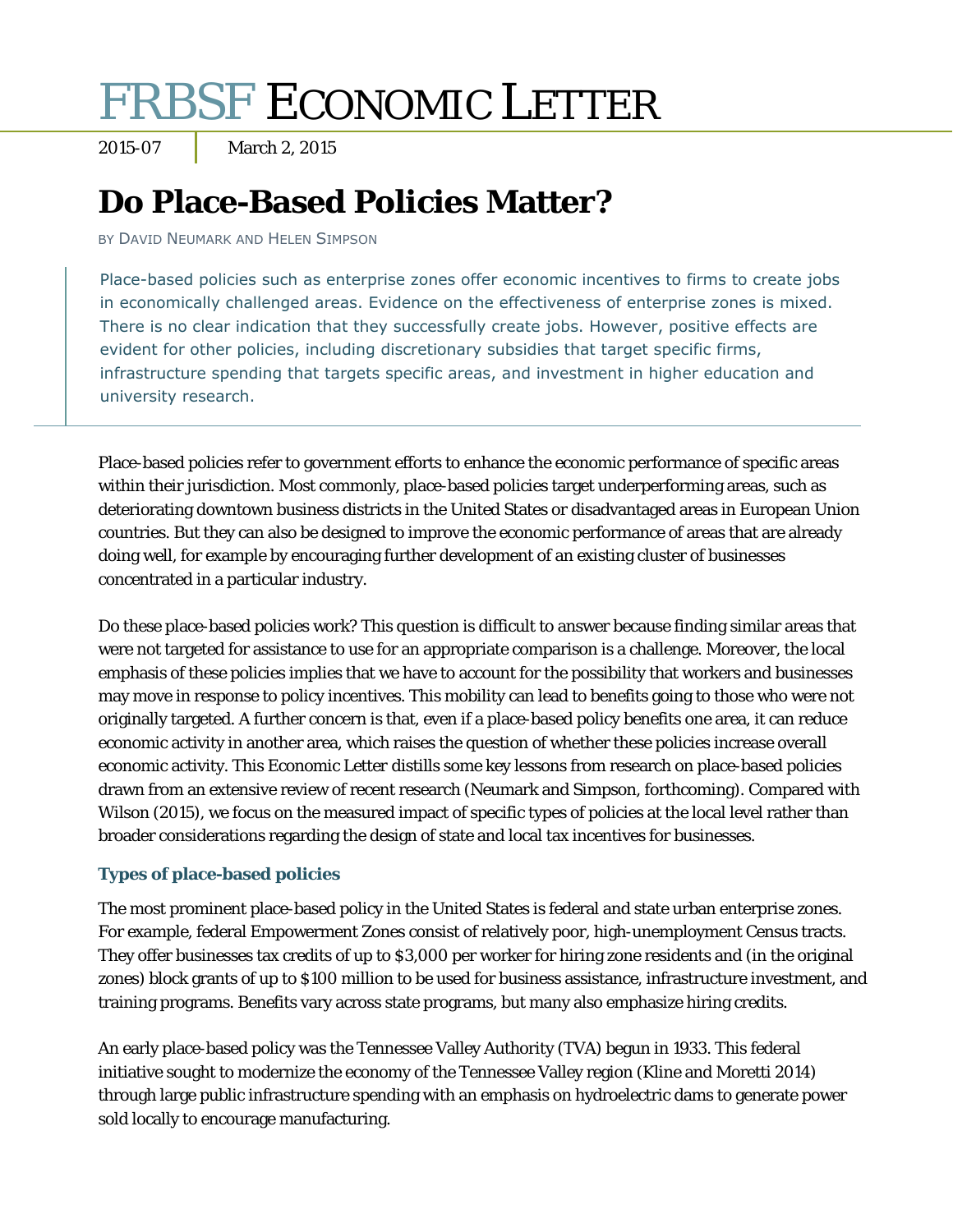In the European Union (EU), Structural Funds support economic development in disadvantaged areas. European governments can also offer subsidies to businesses in these areas, in the form of discretionary grants for new capital investment with the aim of creating or maintaining jobs. Other European placebased policies directly aimed at firms include incentives to support industrial clusters. Sweden has also tried to use the location of new universities to increase local labor force skills and exploit university research to attract private-sector activity to an area.

#### **Why use place-based policies?**

Place-based policies target areas, rather than people or firms. There are a number of rationales for placebased policies based on promoting economic efficiency. A core concept in urban economics is the idea of agglomeration economies, which posits that locations that are denser in jobs and people are more efficient and productive, perhaps because of learning shared among people, called "knowledge spillovers," or because there are better matches between workers and firms. The flip side is that firms and workers relocating to one area may reduce agglomeration economies in the areas from which they move. Because of this, a rationale for place-based policies based on agglomeration requires that the overall gains outweigh the losses, which can be hard to establish.

One argument about agglomeration is that bringing high-skilled workers to an area generates benefits for the productivity of other workers, although the trade-off across areas remains. Another argument is that there are agglomeration effects *within* industries, so that promoting industrial clusters can be beneficial.

There are also distributional arguments for place-based policies. Policymakers might want to create jobs in a poor urban area even if this entails fewer jobs in other locations, especially if getting poor people to move to other areas to find jobs is difficult or ineffective (as suggested in Ludwig et al. 2013). But mobility responses can complicate matters. For example, if workers move into an area after a hiring credit increases wages and employment, house prices and rents could also rise, generating gains for property owners who are not the intended beneficiaries. Moreover, some of the job market benefits go to those who moved in, while original residents may be pushed out by higher rents.

#### **Evidence on the effects of enterprise zones**

These considerations imply that assessing evidence on place-based policies such as enterprise zones requires looking at the many margins on which outcomes can change. To estimate the effects of enterprise zones, researchers try to construct valid comparison areas where benefits do not apply, such as similar areas close to the zones or areas that met the criteria for designation as enterprise zones but were not selected. While the findings are mixed, evidence generally does not support the conclusion that enterprise zones create jobs. Figure 1 displays the range of estimates from eight recent studies of enterprise zone effects on the percent change in employment. In most cases the different estimates come from alternative statistical approaches; an exception is the Ham et al. (2011) state-level estimates, where the range is over different states. The first five studies in the figure find no evidence of employment effects. However, the last three provide evidence of large positive effects. The Ham et al. (2011) state-level estimates are potentially suspect; their estimates suggest some of the largest employment effects occur in states with little to no hiring credits, while California's large hiring credit had among the smallest effects.

In assessing federal programs, Busso et al. (2013) find large positive effects of federal Empowerment Zones. Although this finding differs from much of the literature, it is possible that it reflects a unique feature of these zones—specifically, large block grants. The Ham et al. (2011) estimates for federal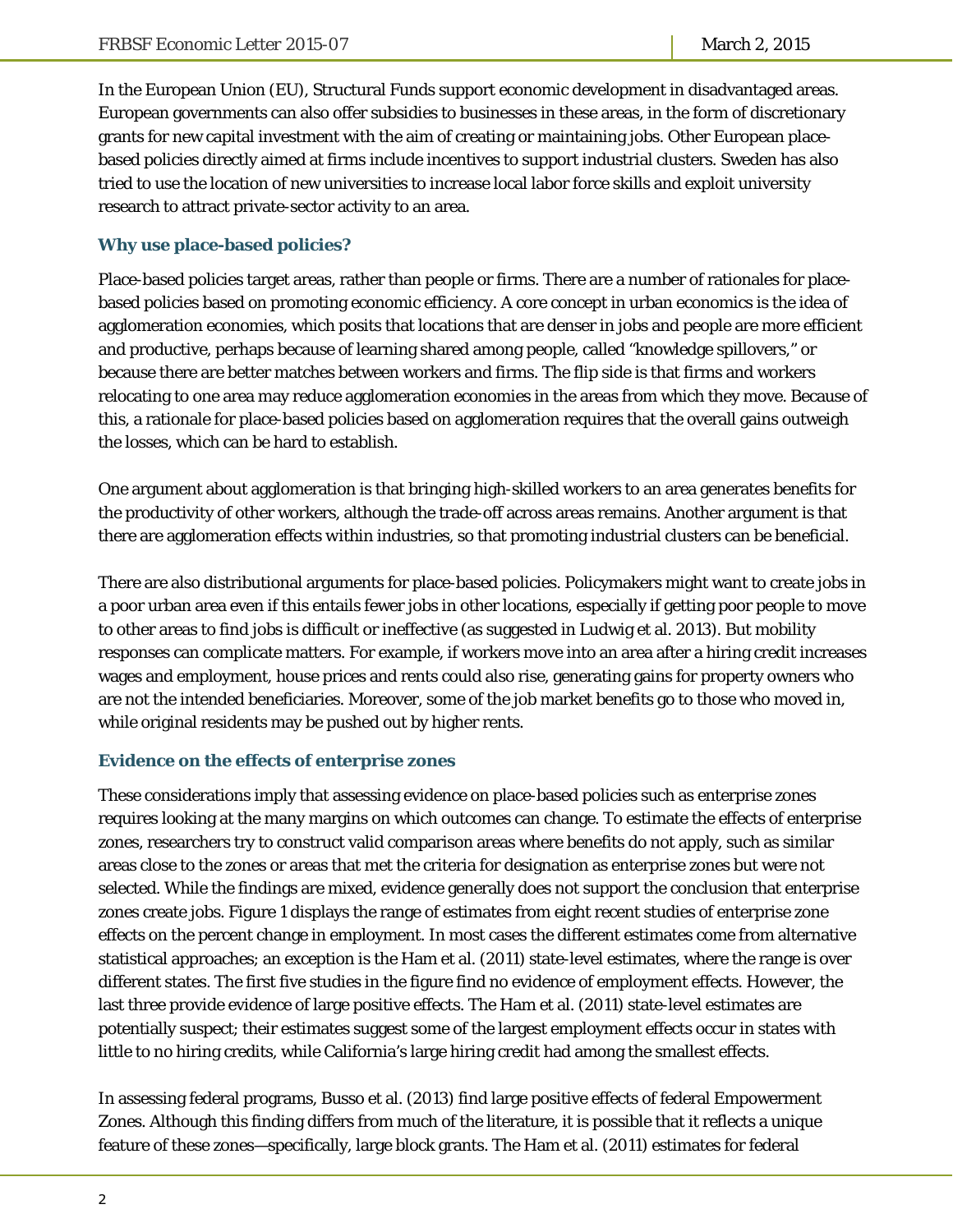programs are even larger, yet this study finds some effects on other outcomes, particularly in reducing poverty, that are larger for federal Enterprise Communities, which had more restricted hiring credits and did not receive major block grants. In our view this casts doubt on the study's findings, and we omit it from some of the discussion below. Finally, the Hanson (2009) study also examines federal Empowerment Zones and finds little evidence of an employment effect.

Even if there is some evidence that federal enterprise zones create jobs, assessments of their effectiveness must be tempered by other research findings summarized in Table 1. First, even though some research on federal Empowerment Zones finds some evidence of positive employment effects, other research fails to find evidence of reduced poverty, and points to some increases in the share of households falling below other low



| <b>Table 1</b><br><b>Effects of enterprize zones on poverty and house prices</b> |                                  |                                                                                                              |  |
|----------------------------------------------------------------------------------|----------------------------------|--------------------------------------------------------------------------------------------------------------|--|
| Program                                                                          | Study                            | <b>Findings</b>                                                                                              |  |
|                                                                                  |                                  | Poverty                                                                                                      |  |
| Federal<br>Empowerment (2009)<br>Zones                                           | Hanson                           | Insignificant positive effect (2 percentage points)                                                          |  |
|                                                                                  | Reynolds<br>and Rohlin<br>(2013) | No significant effect $(-1)$ percentage point)                                                               |  |
|                                                                                  |                                  | Significant increase in proportion of households below<br>one-half the poverty line (1.1 percentage points)  |  |
|                                                                                  |                                  | Significant increase in proportion of households more<br>than twice the poverty line (1.9 percentage points) |  |
|                                                                                  |                                  | House prices                                                                                                 |  |
| Texas<br>enterprise<br>zones                                                     | Freedman<br>(2013)               | Significant positive effect on median home value<br>$(10.7\%)$                                               |  |
| Federal<br>Empowerment et al.<br>Zones                                           | <b>Busso</b><br>(2013)           | Large significant positive effects on house values<br>$(28 - 37%)$                                           |  |
|                                                                                  | Reynolds<br>(2013)               | Increases in value for houses valued \$100,000 or<br>and Rohlin more, extending above \$300,000              |  |

income thresholds. Second, there is consistent evidence of housing price increases, implying that benefits are received by unintended recipients. Other results not included in the table sometimes point to negative spillover effects on nearby areas, suggesting that enterprise zones largely rearrange the location of jobs rather than creating more of them.

Our overall view of the evidence is that state enterprise zone programs have generally not been effective at creating jobs. The jury is still out on federal programs—Empowerment Zones in particular—and we need more research to understand what features of enterprise zones help spur job creation. Moreover, even if there is job creation, it is hard to make the case that enterprise zones have furthered distributional goals of reducing poverty in the zones, and it is likely that they have generated benefits for real estate owners, who are not the intended beneficiaries.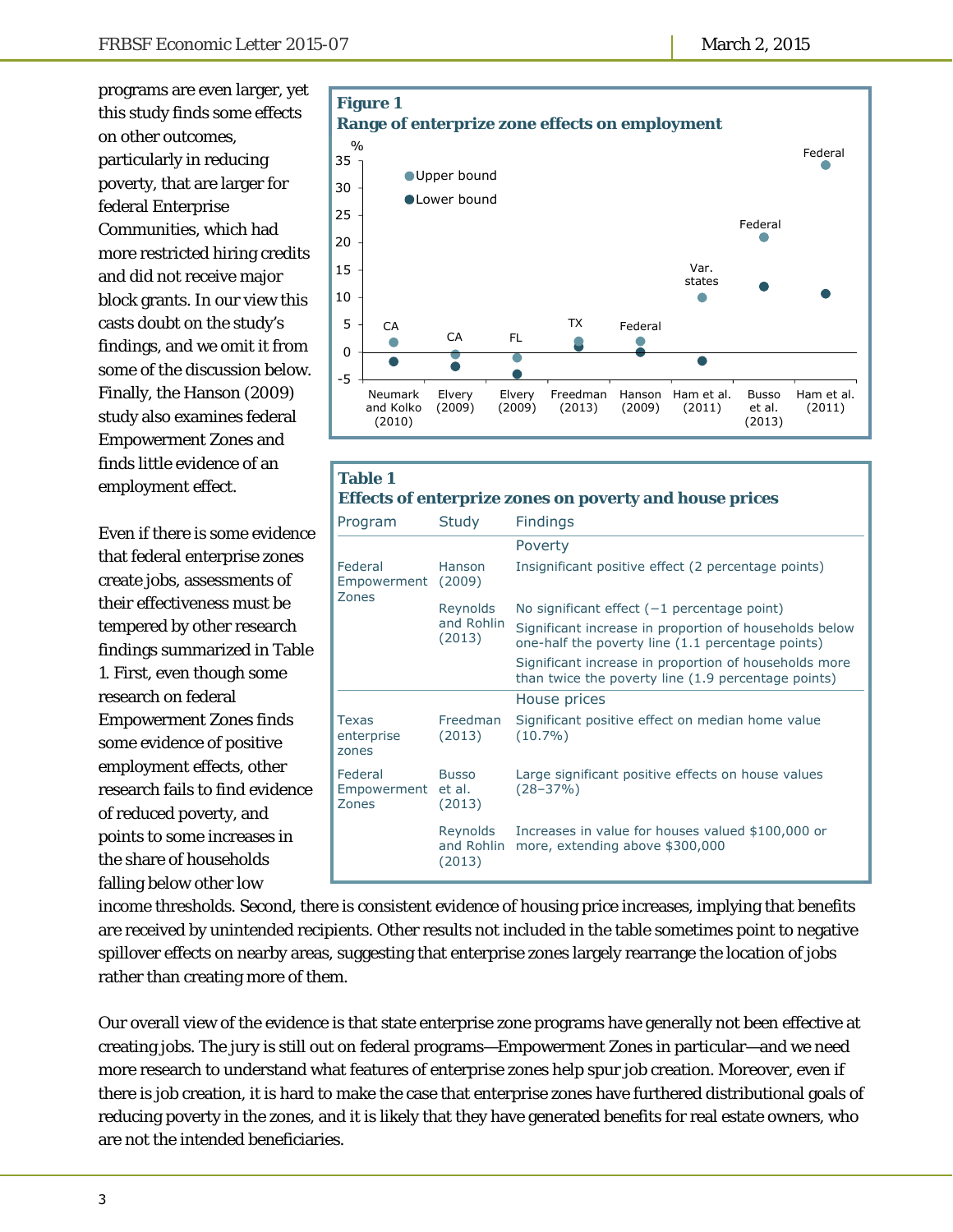#### **Evidence on other place-based policies**

Neumark and Simpson (forthcoming) also compare studies of discretionary subsidies targeted to businesses in underperforming areas in European countries and location-based subsidies in the United States. These studies suggest positive effects on investment, employment, and productivity spillovers. The discretionary nature of these subsidies may help explain their success, because applications for subsidies pass through an initial scrutiny, and targeted outcomes can be monitored so that the payment of the subsidy is contingent on job or investment targets being met.

Evidence also suggests that higher-education institutions generate productivity spillovers that may be highly localized. Not surprisingly, these benefits are specific to industries with technological links to university research and that employ many university graduates. Some evidence finds that university research facilities attract high-tech, innovative firms to an area, which can help form industry clusters that may deliver longer-term benefits from agglomeration. Much of the evidence is from long-established universities, although research from Sweden points more directly to new universities increasing local labor productivity with benefits that do not appear to create negative effects in other regions.

Finally, analysis of the TVA program and EU Structural Funds indicates that infrastructure investment can deliver productivity growth in targeted regions, and can act as a redistributive tool across areas, although questions remain about how long these effects last.

#### **Some promise, some pitfalls, and many unknowns**

The extensive research on place-based policies indicates that some types of well-designed policies can be effective, while other policies do not appear to be. Policies that subsidize businesses based solely on their location are hard to defend based on the research record. Place-based policies used in a more discretionary fashion seem to work better, perhaps because policymakers can target subsidies where they will do the most good and also hold recipients accountable. And place-based policies that generate public goods such as infrastructure and knowledge appear beneficial, perhaps because these goods are underprovided by the private sector.

But even among the more effective policies, exactly what makes them work is unclear. Past research can provide some guidance, but the lack of consistent evidence means that any such policies need to be continually monitored and evaluated to see whether they actually deliver their intended benefits.

- *David Neumark is Chancellor's Professor of Economics and Director of the Center for Economics & Public Policy at the University of California, Irvine, and a visiting scholar at the Federal Reserve Bank of San Francisco.*
- *Helen Simpson is Reader in Economics at the Centre for Market and Public Organisation, University of Bristol.*

#### **References**

- Busso, Matias, Jesse Gregory, and Patrick Kline. 2013. "Assessing the Incidence and Efficiency of a Prominent Place Based Policy." *American Economic Review* 103, pp. 897–947.
- Elvery, Joel. 2009. "The Impact of Enterprise Zones on Residential Employment: An Evaluation of the Enterprise Zone Programs of California and Florida." *Economic Development Quarterly* 23, pp. 44–59.
- Freedman, Matthew. 2013. "Targeted Business Incentives and Local Labor Markets." *Journal of Human Resources* 48, pp. 311–344.